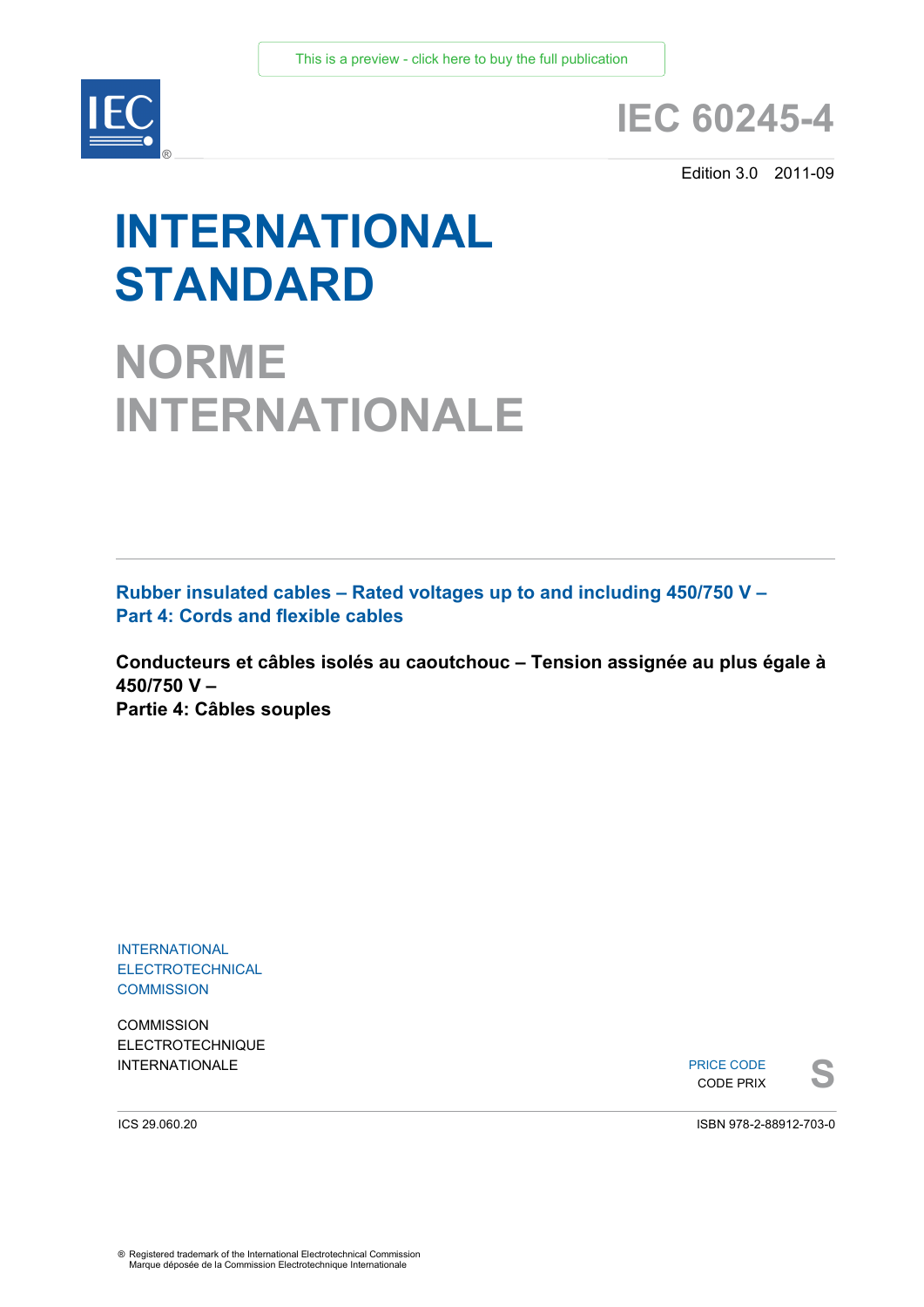$-2-$ 

60245-4 © IEC:2011

## **CONTENTS**

| 1. |     |       |                                                                                   |  |  |  |
|----|-----|-------|-----------------------------------------------------------------------------------|--|--|--|
|    | 1.1 |       |                                                                                   |  |  |  |
|    | 1.2 |       |                                                                                   |  |  |  |
| 2  |     |       |                                                                                   |  |  |  |
| 3  |     |       |                                                                                   |  |  |  |
|    | 3.1 |       |                                                                                   |  |  |  |
|    | 3.2 |       |                                                                                   |  |  |  |
|    | 3.3 |       |                                                                                   |  |  |  |
|    |     | 3.3.1 |                                                                                   |  |  |  |
|    |     | 3.3.2 |                                                                                   |  |  |  |
|    |     | 3.3.3 |                                                                                   |  |  |  |
|    |     | 3.3.4 |                                                                                   |  |  |  |
|    |     | 3.3.5 |                                                                                   |  |  |  |
|    |     | 3.3.6 |                                                                                   |  |  |  |
|    | 3.4 |       |                                                                                   |  |  |  |
|    | 3.5 |       |                                                                                   |  |  |  |
| 4  |     |       | Ordinary polychloroprene or other equivalent synthetic elastomer sheathed cord 10 |  |  |  |
|    | 4.1 |       |                                                                                   |  |  |  |
|    | 4.2 |       |                                                                                   |  |  |  |
|    | 4.3 |       |                                                                                   |  |  |  |
|    |     | 4.3.1 |                                                                                   |  |  |  |
|    |     | 4.3.2 |                                                                                   |  |  |  |
|    |     | 4.3.3 |                                                                                   |  |  |  |
|    |     | 4.3.4 |                                                                                   |  |  |  |
|    |     | 4.3.5 |                                                                                   |  |  |  |
|    |     | 4.3.6 |                                                                                   |  |  |  |
|    | 4.4 |       |                                                                                   |  |  |  |
|    | 4.5 |       |                                                                                   |  |  |  |
| 5  |     |       | Heavy polychloroprene or other equivalent synthetic elastomer sheathed flexible   |  |  |  |
|    |     |       |                                                                                   |  |  |  |
|    | 5.1 |       |                                                                                   |  |  |  |
|    | 5.2 |       |                                                                                   |  |  |  |
|    | 5.3 |       |                                                                                   |  |  |  |
|    |     | 5.3.1 |                                                                                   |  |  |  |
|    |     | 5.3.2 |                                                                                   |  |  |  |
|    |     | 5.3.3 |                                                                                   |  |  |  |
|    |     | 5.3.4 |                                                                                   |  |  |  |
|    |     | 5.3.5 |                                                                                   |  |  |  |
|    |     | 5.3.6 |                                                                                   |  |  |  |
|    |     | 5.3.7 |                                                                                   |  |  |  |
|    | 5.4 |       |                                                                                   |  |  |  |
|    | 5.5 |       |                                                                                   |  |  |  |
| 6  |     |       | Polychloroprene or equivalent synthetic elastomer sheathed cable for decorative   |  |  |  |
|    | 6.1 |       |                                                                                   |  |  |  |
|    |     |       |                                                                                   |  |  |  |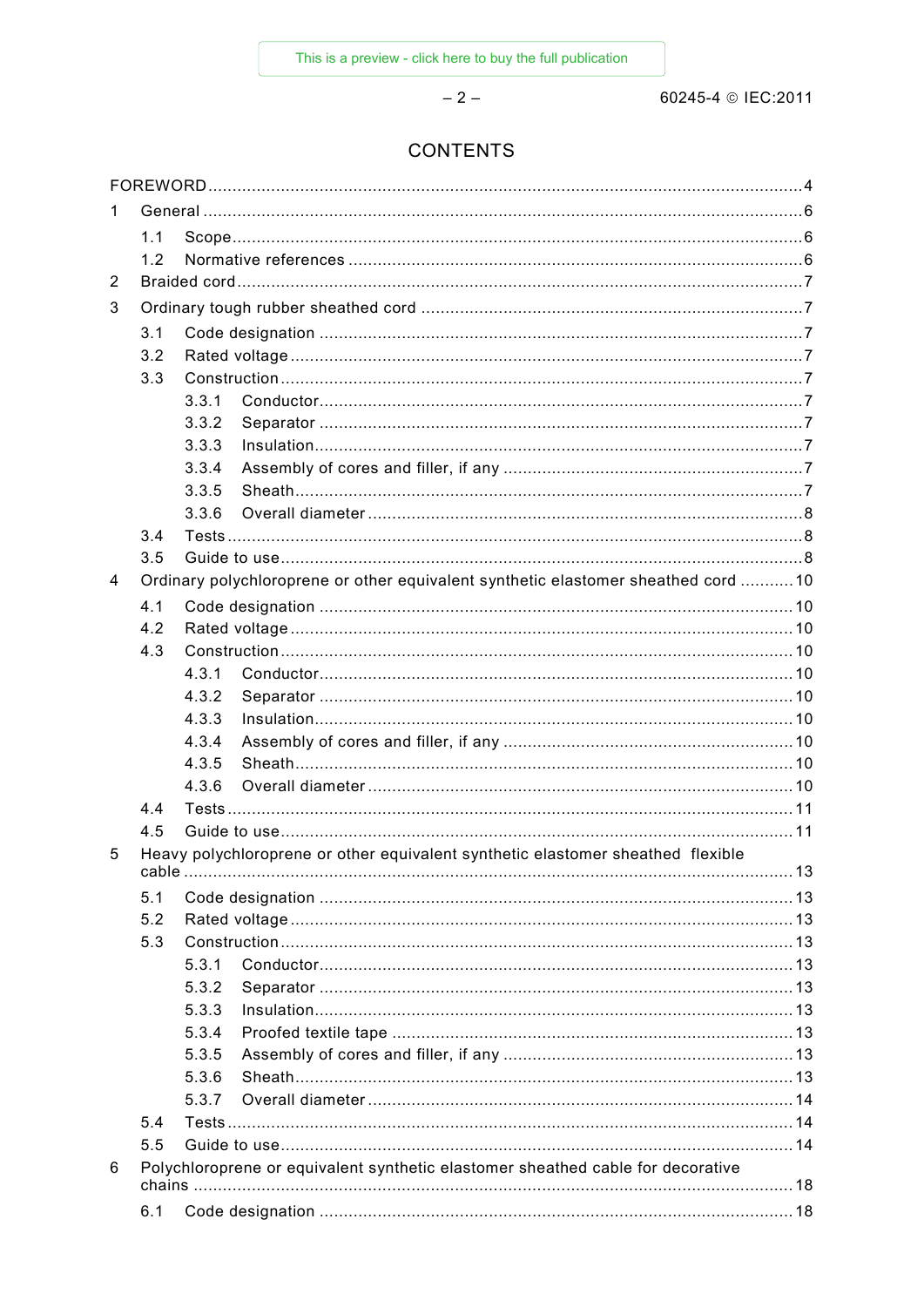This is a preview - click here to buy the full publication

60245-4 © IEC:2011

## $-3-$

| 6.2 |       |  |
|-----|-------|--|
| 6.3 |       |  |
|     | 6.3.1 |  |
|     | 6.3.2 |  |
|     | 6.3.3 |  |
|     | 6.3.4 |  |
|     | 6.3.5 |  |
|     | 6.3.6 |  |
| 6.4 |       |  |
| 6.5 |       |  |
|     |       |  |
|     |       |  |
|     |       |  |
|     |       |  |
|     |       |  |
|     |       |  |
|     |       |  |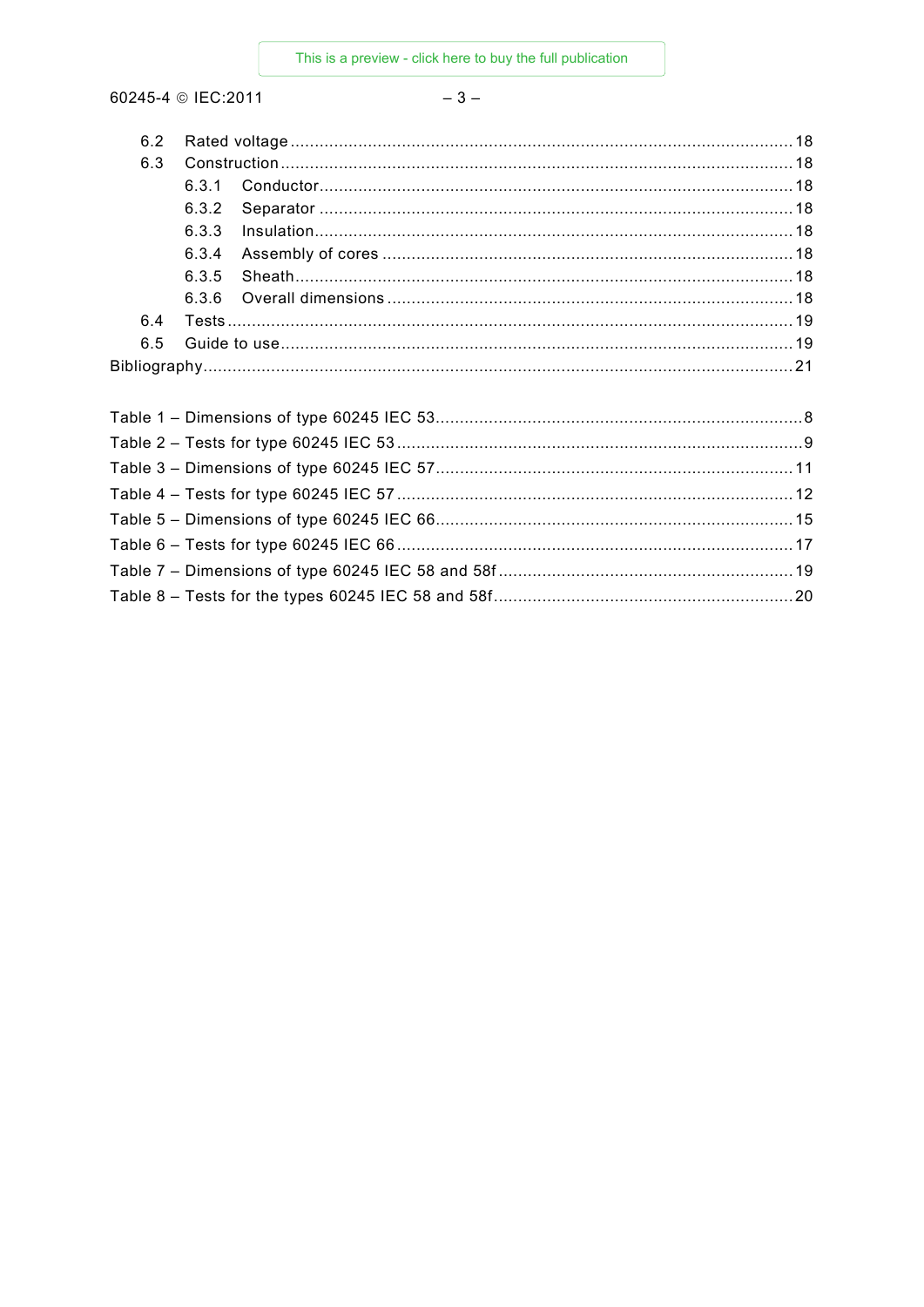## INTERNATIONAL ELECTROTECHNICAL COMMISSION \_\_\_\_\_\_\_\_\_\_\_\_

## **RUBBER INSULATED CABLES – RATED VOLTAGES UP TO AND INCLUDING 450/750 V –**

#### **Part 4: Cords and flexible cables**

#### FOREWORD

- 1) The International Electrotechnical Commission (IEC) is a worldwide organization for standardization comprising all national electrotechnical committees (IEC National Committees). The object of IEC is to promote international co-operation on all questions concerning standardization in the electrical and electronic fields. To this end and in addition to other activities, IEC publishes International Standards, Technical Specifications, Technical Reports, Publicly Available Specifications (PAS) and Guides (hereafter referred to as "IEC Publication(s)"). Their preparation is entrusted to technical committees; any IEC National Committee interested in the subject dealt with may participate in this preparatory work. International, governmental and nongovernmental organizations liaising with the IEC also participate in this preparation. IEC collaborates closely with the International Organization for Standardization (ISO) in accordance with conditions determined by agreement between the two organizations.
- 2) The formal decisions or agreements of IEC on technical matters express, as nearly as possible, an international consensus of opinion on the relevant subjects since each technical committee has representation from all interested IEC National Committees.
- 3) IEC Publications have the form of recommendations for international use and are accepted by IEC National Committees in that sense. While all reasonable efforts are made to ensure that the technical content of IEC Publications is accurate, IEC cannot be held responsible for the way in which they are used or for any misinterpretation by any end user.
- 4) In order to promote international uniformity, IEC National Committees undertake to apply IEC Publications transparently to the maximum extent possible in their national and regional publications. Any divergence between any IEC Publication and the corresponding national or regional publication shall be clearly indicated in the latter.
- 5) IEC itself does not provide any attestation of conformity. Independent certification bodies provide conformity assessment services and, in some areas, access to IEC marks of conformity. IEC is not responsible for any services carried out by independent certification bodies.
- 6) All users should ensure that they have the latest edition of this publication.
- 7) No liability shall attach to IEC or its directors, employees, servants or agents including individual experts and members of its technical committees and IEC National Committees for any personal injury, property damage or other damage of any nature whatsoever, whether direct or indirect, or for costs (including legal fees) and expenses arising out of the publication, use of, or reliance upon, this IEC Publication or any other IEC Publications.
- 8) Attention is drawn to the Normative references cited in this publication. Use of the referenced publications is indispensable for the correct application of this publication.
- 9) Attention is drawn to the possibility that some of the elements of this IEC Publication may be the subject of patent rights. IEC shall not be held responsible for identifying any or all such patent rights.

International Standard IEC 60245-4 has been prepared by IEC technical committee 20: Electric cables.

This third edition of IEC 60245-4 cancels and replaces the second edition published in 1994, amendment 1 (1997) and amendment 2 (2003). The document 20/1262/FDIS, circulated to the National Committees as amendment 3, led to the publication of this new edition.

The main changes with respect to the previous edition are as follows:

- updating of the normative references;
- updating of Table 3 and Table 5 on dimensions for type 53 and type 57.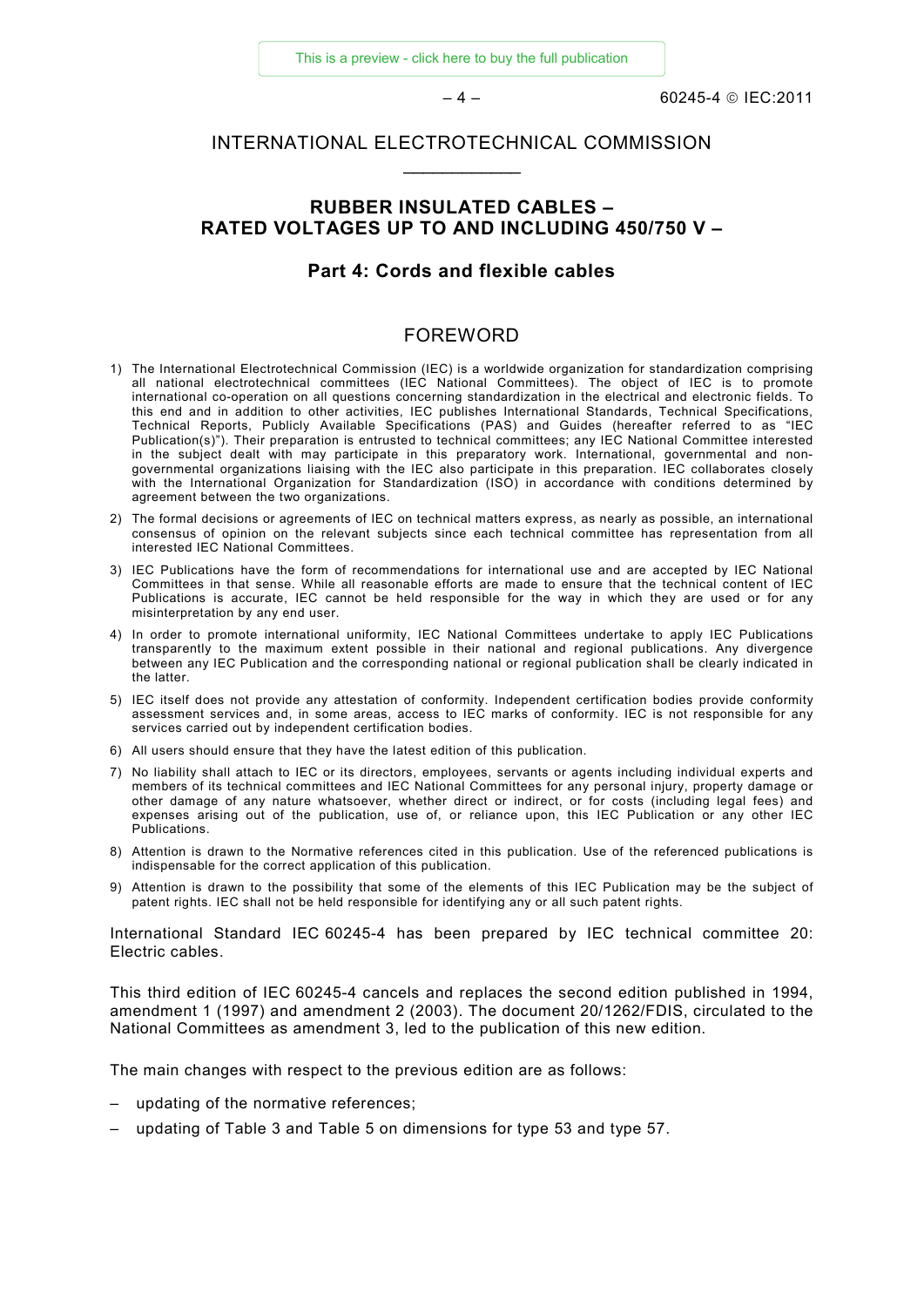$60245-4$  © IEC:2011 – 5 –

The text of this standard is based on the following documents:

| <b>FDIS</b>  | Report on voting |  |
|--------------|------------------|--|
| 20/1262/FDIS | 20/1272/RVD      |  |

Full information on the voting for the approval of this standard can be found in the report on voting indicated in the above table.

This publication has been drafted in accordance with the ISO/IEC Directives, Part 2.

This standard should be read in conjunction with parts 1 and 2.

A list of all the parts in the IEC 60245 series, published under the general title *Rubber insulated cables* – Rated voltages up to and including 450/750 V, can be found on the IEC website.

The committee has decided that the contents of this publication will remain unchanged until the stability date indicated on the IEC web site under "http://webstore.iec.ch" in the data related to the specific publication. At this date, the publication will be

- reconfirmed,
- withdrawn,
- replaced by a revised edition, or
- amended.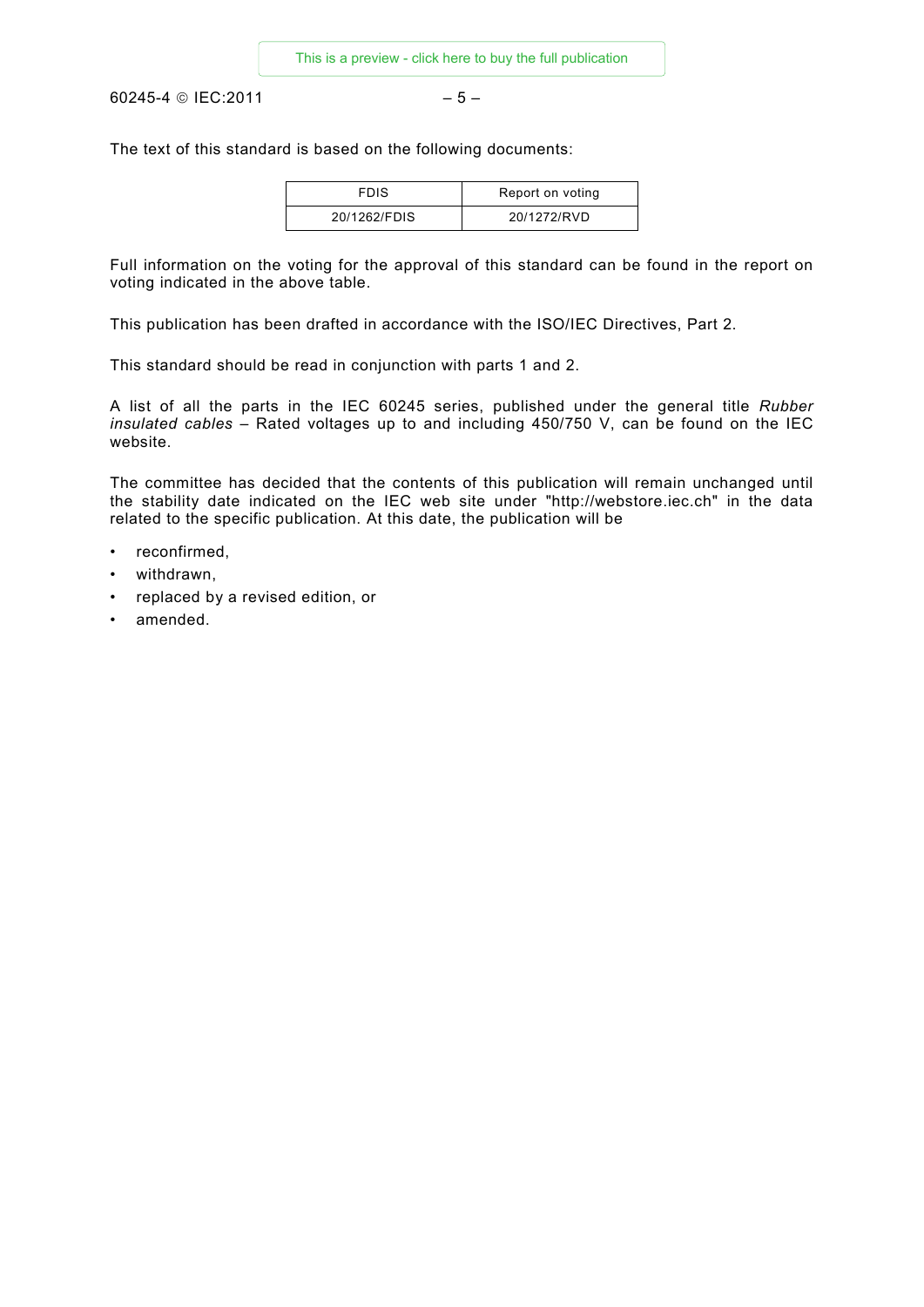## **RUBBER INSULATED CABLES – RATED VOLTAGES UP TO AND INCLUDING 450/750 V –**

## **Part 4: Cords and flexible cables**

#### **1 General**

#### **1.1 Scope**

This part of IEC 60245 details the particular specifications for rubber insulated and braided cords and for rubber insulated and rubber or polychloroprene or other equivalent synthetic elastomer sheathed cords and flexible cables of rated voltages up to and including 450/750 V.

All cables should comply with the appropriate requirements given in IEC 60245-1 and the individual types of cables should each comply with the particular requirements of this part.

#### **1.2 Normative references**

The following referenced documents are indispensable for the application of this document. For dated references, only the edition cited applies. For undated references, the latest edition of the referenced document (including any amendments) applies.

NOTE The IEC 60811 series is currently undergoing a revision, which will lead to a restructuring of its parts. A description of this, as well as a cross-reference table between the current and planned parts will be given in IEC 60811-100.

IEC 60228, *Conductors of insulated cables*

IEC 60245-1:2003, *Rubber insulated cables – Rated voltages up to and including 450/750 V – Part 1: General requirements*  Amendment 1:2007

IEC 60245-2:1994*, Rubber insulated cables – Rated voltages up to and including 450/750 V – Part 2: Test methods*  Amendment 1:1997 Amendment 2:1997

IEC 60245-8:1998, *Rubber insulated cables – Rated voltages up to and including 450/750 V – Part 8: Cords for applications requiring high flexibility* Amendment 1:2004 Amendment 2:2011

IEC 60811-1-1:1993, *Common test methods for insulating and sheathing materials of electric cables and optical cables – Part 1-1: Methods for general application – Measurement of thickness and overall dimensions – Tests for determining the mechanical properties* Amendment 1:2001

IEC 60811-1-2:1985*, Common test methods for insulating and sheathing materials of electric cables – Part 1: Methods for general application – Section Two: Thermal ageing methods* Amendment 1:1989 Amendment 2:2000

IEC 60811-1-4:1985, *Common test methods for insulating and sheathing materials of electric cables – Part 1: Methods for general application – Section Four: Tests at low temperature* Amendment 1:1993 Amendment 2:2001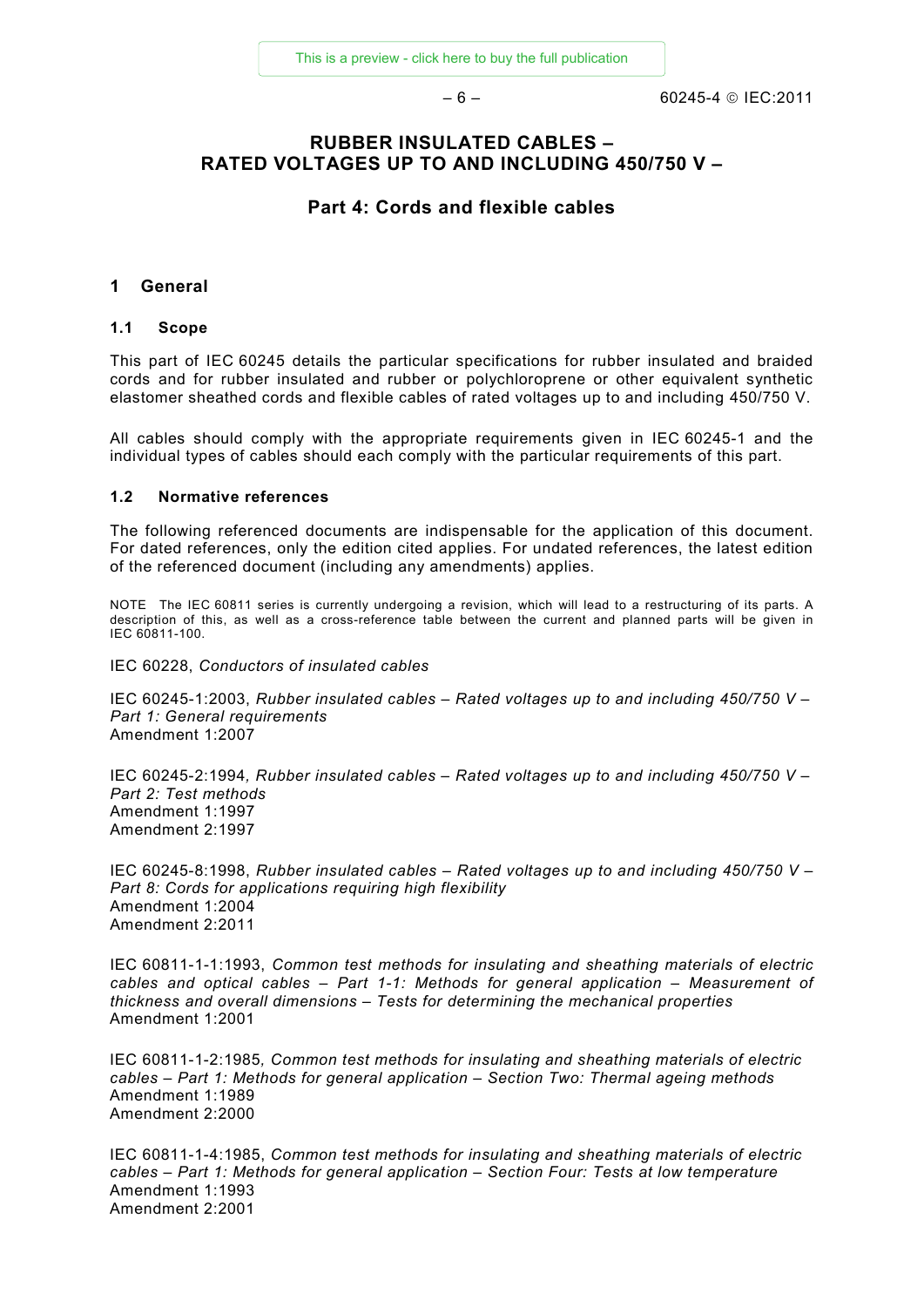$60245-4$  © IEC:2011 – 7 –

IEC 60811-2-1:1998*, Insulating and sheathing materials of electric and optical cables – Common test methods – Part 2-1: Methods specific to elastomeric compounds – Ozone resistance, hot set and mineral oil immersion tests*  Amendment 1:2001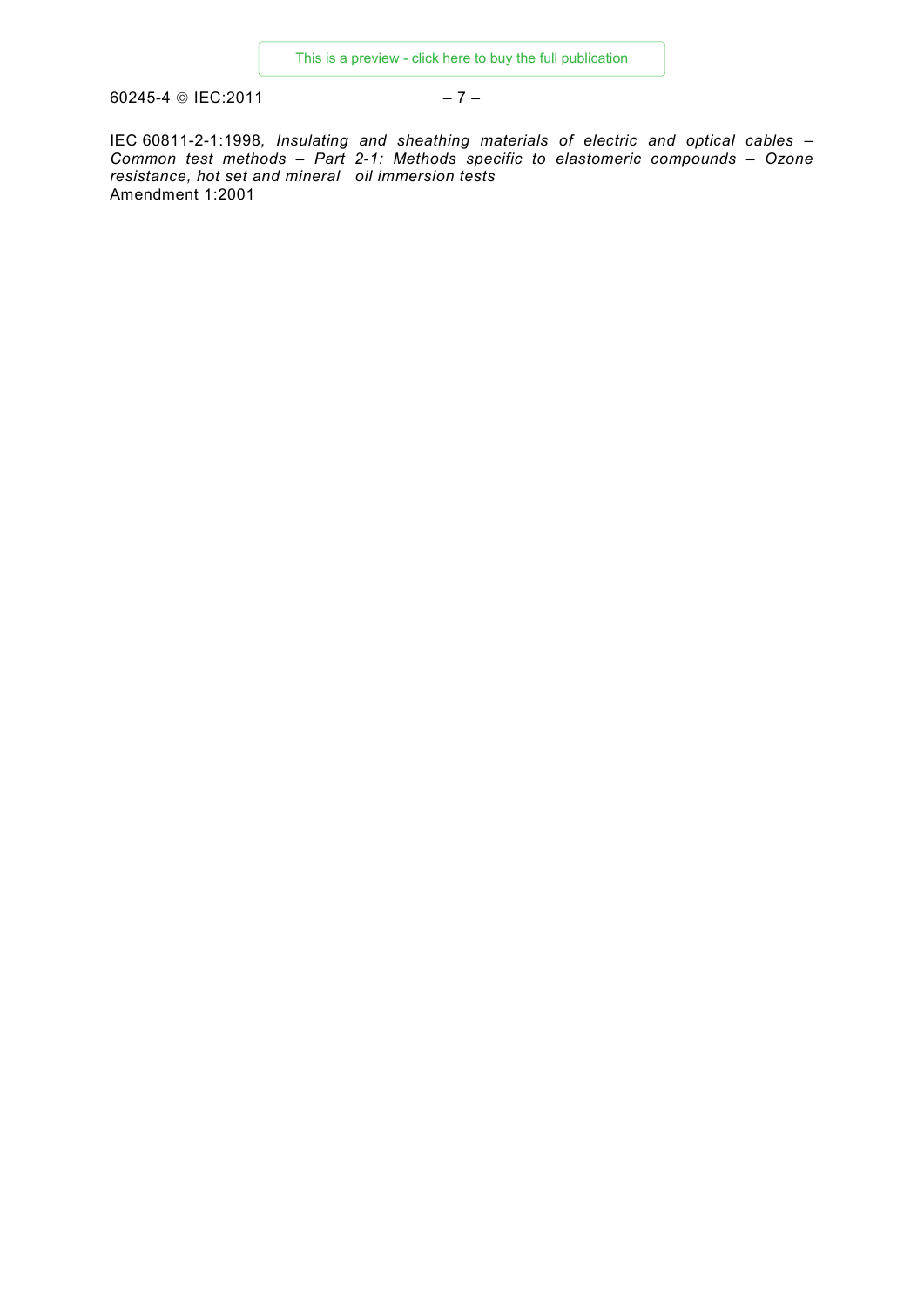$-22-$ 

## SOMMAIRE

| 1                                                                                   |            |                |                                                                                 |  |
|-------------------------------------------------------------------------------------|------------|----------------|---------------------------------------------------------------------------------|--|
|                                                                                     | 1.1        |                |                                                                                 |  |
|                                                                                     | 1.2        |                |                                                                                 |  |
| 2                                                                                   |            |                |                                                                                 |  |
| 3                                                                                   |            |                |                                                                                 |  |
|                                                                                     | 3.1        |                |                                                                                 |  |
|                                                                                     | 3.2        |                |                                                                                 |  |
|                                                                                     | 3.3        |                |                                                                                 |  |
|                                                                                     |            | 3.3.1          |                                                                                 |  |
|                                                                                     |            | 3.3.2          |                                                                                 |  |
|                                                                                     |            | 3.3.3          |                                                                                 |  |
|                                                                                     |            | 3.3.4          |                                                                                 |  |
|                                                                                     |            | 3.3.5          |                                                                                 |  |
|                                                                                     |            | 3.3.6          |                                                                                 |  |
|                                                                                     | 3.4        |                |                                                                                 |  |
|                                                                                     | 3.5        |                |                                                                                 |  |
| Câble souple sous gaine ordinaire de polychloroprène ou élastomère synthétique<br>4 |            |                |                                                                                 |  |
|                                                                                     | 4.1        |                |                                                                                 |  |
|                                                                                     | 4.2        |                |                                                                                 |  |
|                                                                                     | 4.3        |                |                                                                                 |  |
|                                                                                     |            | 4.3.1          |                                                                                 |  |
|                                                                                     |            | 4.3.2          |                                                                                 |  |
|                                                                                     |            | 4.3.3          |                                                                                 |  |
|                                                                                     |            | 4.3.4          | Assemblage des conducteurs et du bourrage éventuel 31                           |  |
|                                                                                     |            | 4.3.5          |                                                                                 |  |
|                                                                                     |            | 4.3.6          |                                                                                 |  |
|                                                                                     | 4.4        |                |                                                                                 |  |
|                                                                                     | 4.5        |                |                                                                                 |  |
|                                                                                     |            |                | Câble souple sous gaine épaisse de polychloroprène ou élastomère synthétique    |  |
|                                                                                     |            |                |                                                                                 |  |
|                                                                                     | 5.1        |                |                                                                                 |  |
|                                                                                     | 5.2<br>5.3 |                |                                                                                 |  |
|                                                                                     |            |                |                                                                                 |  |
|                                                                                     |            | 5.3.1          |                                                                                 |  |
|                                                                                     |            | 5.3.2          |                                                                                 |  |
|                                                                                     |            | 5.3.3          |                                                                                 |  |
|                                                                                     |            | 5.3.4          |                                                                                 |  |
|                                                                                     |            | 5.3.5<br>5.3.6 | Assemblage des conducteurs et du bourrage éventuel 34                           |  |
|                                                                                     |            | 5.3.7          |                                                                                 |  |
|                                                                                     | 5.4        |                |                                                                                 |  |
|                                                                                     | 5.5        |                |                                                                                 |  |
| 6                                                                                   |            |                | Câbles sous gaine de polychloroprène ou élastomère synthétique équivalent, pour |  |
|                                                                                     |            |                |                                                                                 |  |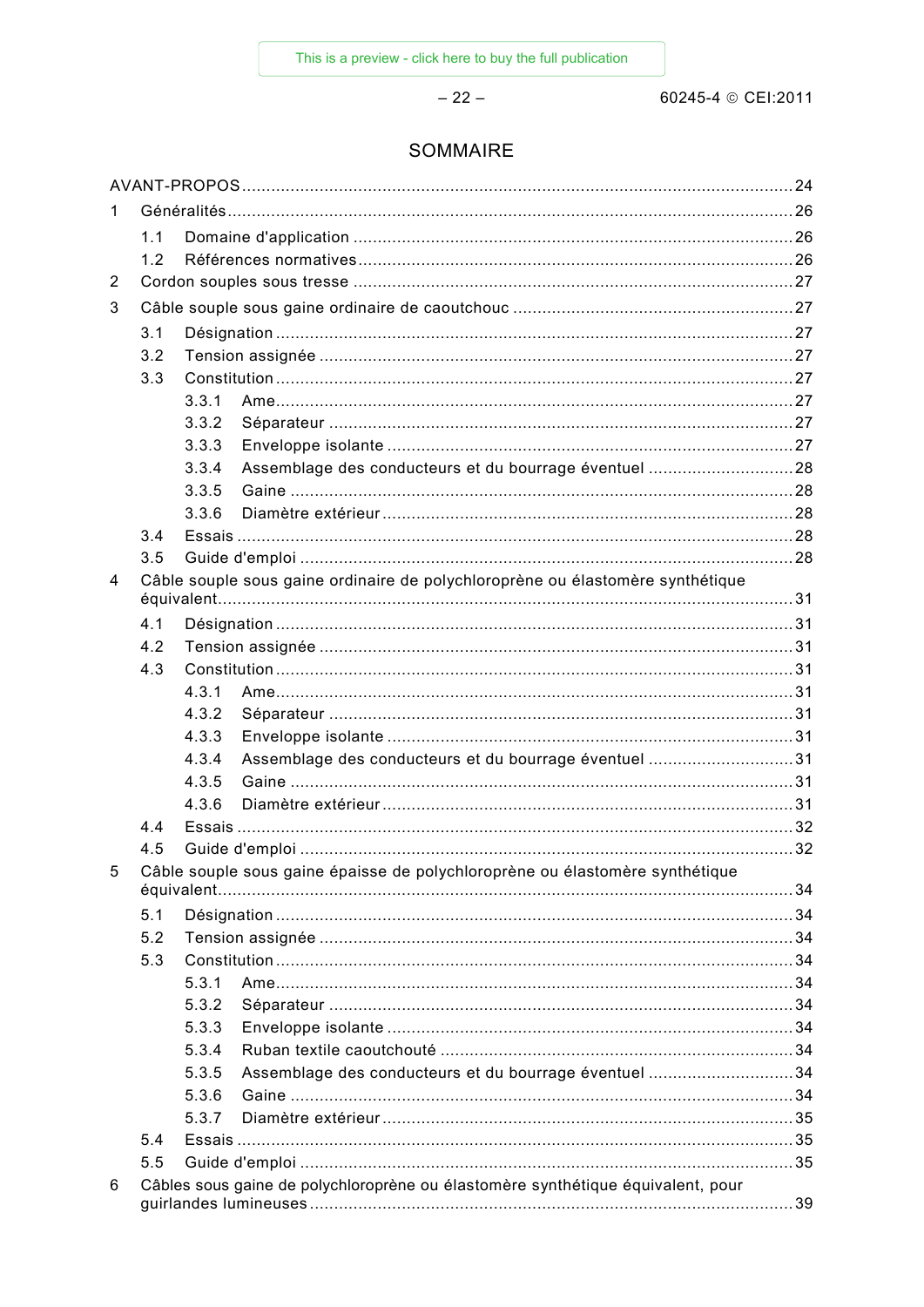This is a preview - click here to buy the full publication

60245-4 © CEI:2011

| 6.1 |       |  |
|-----|-------|--|
| 6.2 |       |  |
| 6.3 |       |  |
|     | 631   |  |
|     |       |  |
|     | 6.3.3 |  |
|     | 6.3.4 |  |
|     | 635   |  |
|     | 6.3.6 |  |
| 64  |       |  |
| 6.5 |       |  |
|     |       |  |
|     |       |  |
|     |       |  |

| Tableau 1 – Dimensions des câbles du type 60245 IEC 53 ……………………………………………………29 |  |
|-------------------------------------------------------------------------------|--|
|                                                                               |  |
|                                                                               |  |
|                                                                               |  |
|                                                                               |  |
|                                                                               |  |
|                                                                               |  |
| Tableau 8 – Essais concernant les câbles des types 60245 IEC 58 et 58f41      |  |
|                                                                               |  |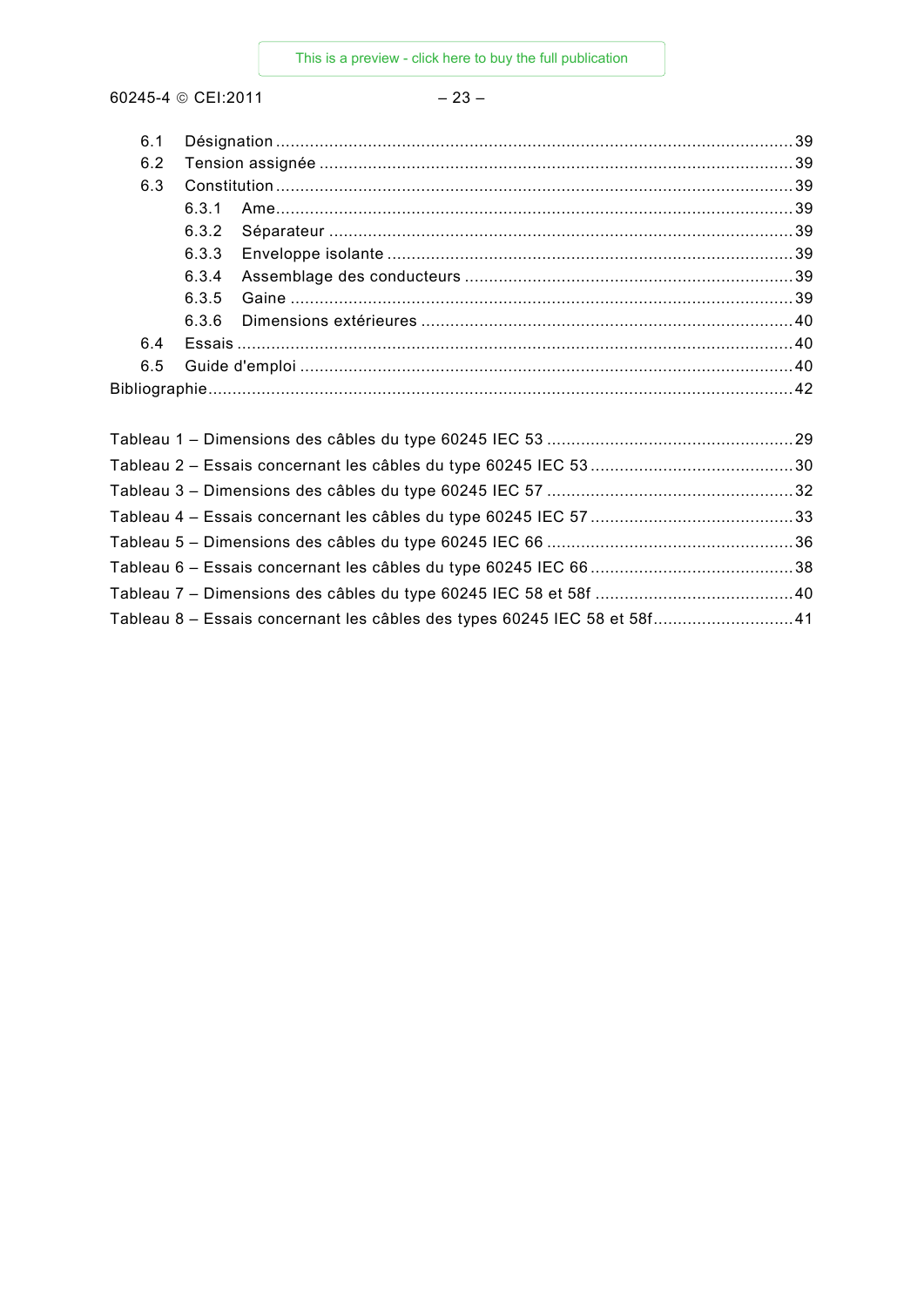$-24 -$  60245-4 © CFI:2011

## COMMISSION ÉLECTROTECHNIQUE INTERNATIONALE \_\_\_\_\_\_\_\_\_\_\_\_

## **CONDUCTEURS ET CÂBLES ISOLÉS AU CAOUTCHOUC – TENSION ASSIGNÉE AU PLUS ÉGALE À 450/750 V –**

#### **Partie 4: Câbles souples**

#### AVANT-PROPOS

- 1) La Commission Electrotechnique Internationale (CEI) est une organisation mondiale de normalisation composée de l'ensemble des comités électrotechniques nationaux (Comités nationaux de la CEI). La CEI a pour objet de favoriser la coopération internationale pour toutes les questions de normalisation dans les domaines de l'électricité et de l'électronique. A cet effet, la CEI – entre autres activités – publie des Normes internationales, des Spécifications techniques, des Rapports techniques, des Spécifications accessibles au public (PAS) et des Guides (ci-après dénommés "Publication(s) de la CEI"). Leur élaboration est confiée à des comités d'études, aux travaux desquels tout Comité national intéressé par le sujet traité peut participer. Les organisations internationales, gouvernementales et non gouvernementales, en liaison avec la CEI, participent également aux travaux. La CEI collabore étroitement avec l'Organisation Internationale de Normalisation (ISO), selon des conditions fixées par accord entre les deux organisations.
- 2) Les décisions ou accords officiels de la CEI concernant les questions techniques représentent, dans la mesure du possible, un accord international sur les sujets étudiés, étant donné que les Comités nationaux de la CEI intéressés sont représentés dans chaque comité d'études.
- 3) Les Publications de la CEI se présentent sous la forme de recommandations internationales et sont agréées comme telles par les Comités nationaux de la CEI. Tous les efforts raisonnables sont entrepris afin que la CEI s'assure de l'exactitude du contenu technique de ses publications; la CEI ne peut pas être tenue responsable de l'éventuelle mauvaise utilisation ou interprétation qui en est faite par un quelconque utilisateur final.
- 4) Dans le but d'encourager l'uniformité internationale, les Comités nationaux de la CEI s'engagent, dans toute la mesure possible, à appliquer de façon transparente les Publications de la CEI dans leurs publications nationales et régionales. Toutes divergences entre toutes Publications de la CEI et toutes publications nationales ou régionales correspondantes doivent être indiquées en termes clairs dans ces dernières.
- 5) La CEI elle-même ne fournit aucune attestation de conformité. Des organismes de certification indépendants fournissent des services d'évaluation de conformité et, dans certains secteurs, accèdent aux marques de conformité de la CEI. La CEI n'est responsable d'aucun des services effectués par les organismes de certification indépendants.
- 6) Tous les utilisateurs doivent s'assurer qu'ils sont en possession de la dernière édition de cette publication.
- 7) Aucune responsabilité ne doit être imputée à la CEI, à ses administrateurs, employés, auxiliaires ou mandataires, y compris ses experts particuliers et les membres de ses comités d'études et des Comités nationaux de la CEI, pour tout préjudice causé en cas de dommages corporels et matériels, ou de tout autre dommage de quelque nature que ce soit, directe ou indirecte, ou pour supporter les coûts (y compris les frais de justice) et les dépenses découlant de la publication ou de l'utilisation de cette Publication de la CEI ou de toute autre Publication de la CEI, ou au crédit qui lui est accordé.
- 8) L'attention est attirée sur les références normatives citées dans cette publication. L'utilisation de publications référencées est obligatoire pour une application correcte de la présente publication.
- 9) L'attention est attirée sur le fait que certains des éléments de la présente Publication de la CEI peuvent faire l'objet de droits de brevet. La CEI ne saurait être tenue pour responsable de ne pas avoir identifié de tels droits de brevets et de ne pas avoir signalé leur existence.

La Norme internationale CEI 60245-4 a été préparée par le comité technique 20: Câbles électriques.

Cette troisième édition de la CEI 60245-4 annule et remplace la deuxième édition, publiée en 1994, l'Amendement 1 (1997) et l'Amendement 2 (2003). Le document 20/1262/FDIS, circulé comme Amendement 3 auprès des Comités nationaux de la CEI, a conduit à la publication de cette nouvelle édition.

Les modifications principales par rapport à l'édition précédente sont les suivantes:

- − mise à jour des références normatives;
- − mise à jour des dimensions du Tableau 3 et du Tableau 5 pour les type 53 et type 57.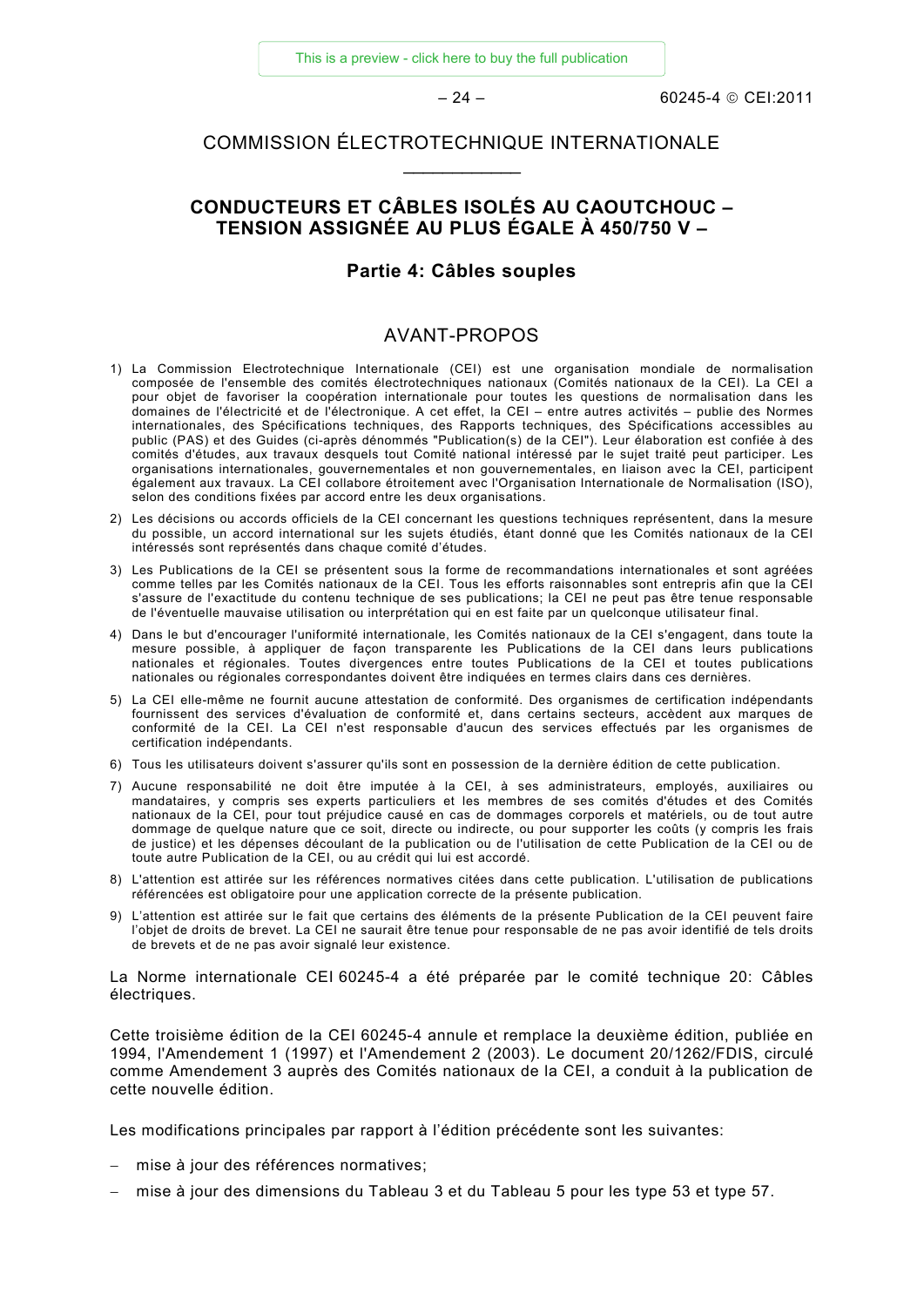$60245-4$  © CEI:2011 – 25 –

Le texte de cette norme est issu des documents suivants:

| <b>FDIS</b>  | Rapport de vote |  |
|--------------|-----------------|--|
| 20/1262/FDIS | 20/1272/RVD     |  |

Le rapport de vote indiqué dans le tableau ci-dessus donne toute information sur le vote ayant abouti à l'approbation de cette norme.

Cette publication a été rédigée selon les Directives ISO/CEI, Partie 2.

Il convient de lire la présente norme conjointement avec les parties 1 et 2.

Une liste de toutes les parties de la série CEI 60245, publiées sous le titre général *Conducteurs et câbles isolés au caoutchouc – Tension assignée au plus égale à 450/750 V*, peut être consultée sur le site web de la CEI.

Le comité a décidé que le contenu de cette publication ne sera pas modifié avant la date de stabilité indiquée sur le site web de la CEI sous "http://webstore.iec.ch" dans les données relatives à la publication recherchée. A cette date, la publication sera

- reconduite,
- supprimée,
- remplacée par une édition révisée, ou
- amendée.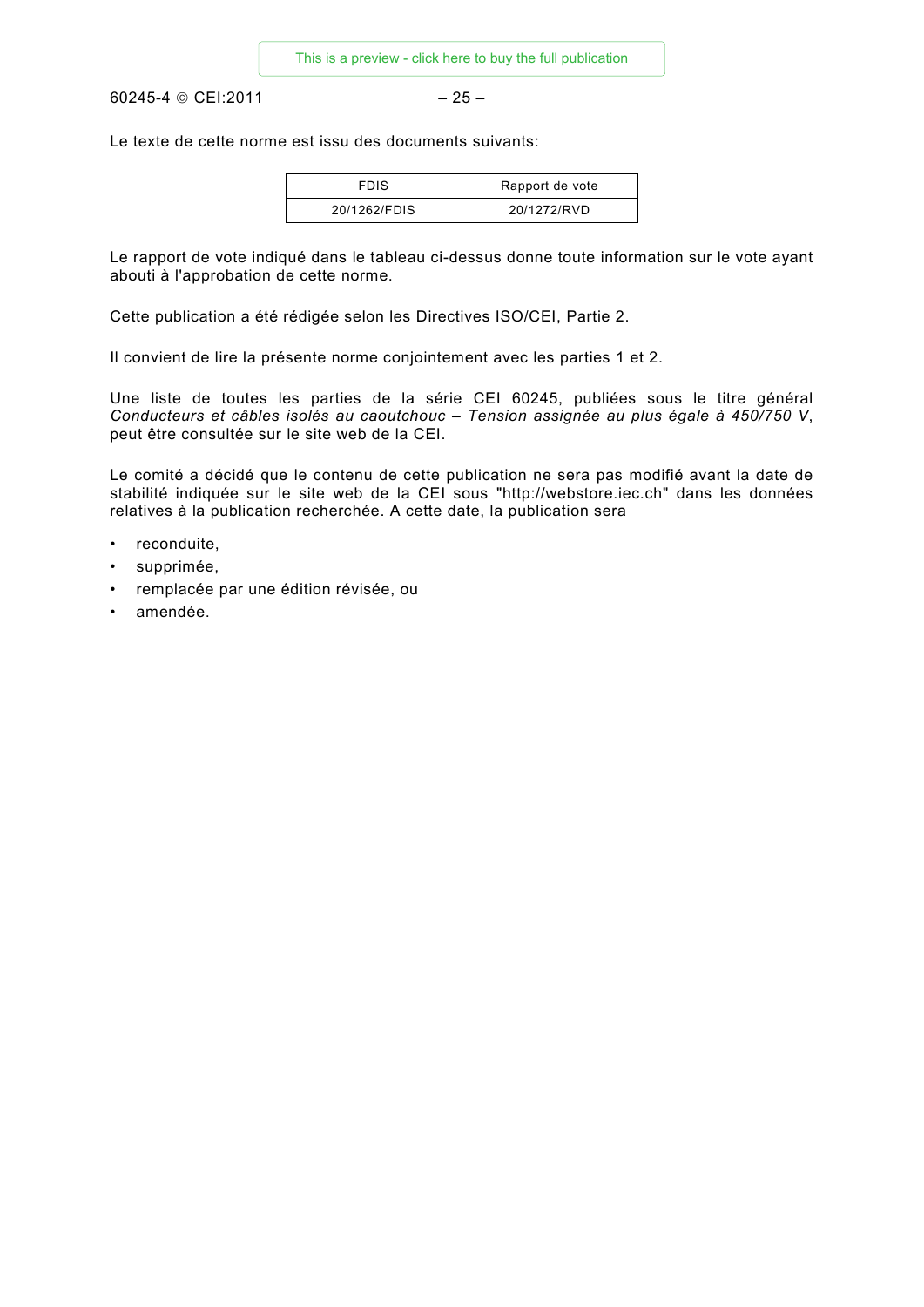## **CONDUCTEURS ET CÂBLES ISOLÉS AU CAOUTCHOUC – TENSION ASSIGNÉE AU PLUS ÉGALE À 450/750 V –**

## **Partie 4: Câbles souples**

#### **1 Généralités**

#### **1.1 Domaine d'application**

La présente partie de la CEI 60245 précise les spécifications particulières applicables aux cordons souples sous tresse isolés au caoutchouc et aux câbles souples isolés au caoutchouc sous gaine de caoutchouc ou de polychloroprène ou élastomère synthétique équivalent, de tension assignée au plus égale à 450/750 V.

Il convient que tous les câbles répondent aux exigences appropriées données dans la CEI 60245-1 et chaque type de câble satisfasse aux exigences particulières le concernant figurant dans la présente partie.

#### **1.2 Références normatives**

Les documents de référence suivants sont indispensables pour l'application du présent document. Pour les références datées, seule l'édition citée s'applique. Pour les références non datées, la dernière édition du document de référence s'applique (y compris les éventuels amendements).

NOTE La CEI 60811 série subit actuellement une révision, qui mènera à une restructuration de ses parties. Une description, aussi bien qu'une table de correspondance entre les parties actuelles et planifiée dans la CEI 60811-100.

CEI 60228, *Ames des câbles isolés*

CEI 60245-1:2003, *Conducteurs et câbles isolés au caoutchouc – Tension assignée au plus égale à 450/750 V – Partie 1: Exigences générales* Amendement 1:2007

CEI 60245-2:1994, *Conducteurs et câbles isolés au caoutchouc – Tension assignée au plus égale à 450/750 V – Partie 2: Méthodes d'essais* Amendement 1:1997 Amendement 2:1997

CEI 60245-8:1998, *Conducteurs et câbles isolés au caoutchouc – Tension assignée au plus égale à 450/740 V – Partie 8: Câbles pour applications nécessitant une flexibilité élevée* Amendement 1:2004 Amendement 2:2011

CEI 60811-1-1:1993, *Méthodes d'essais communes pour les matériaux d'isolation et de gainage des câbles électriques – Partie 1: Méthodes d'application générale – Section 1: Mesure des épaisseurs et des dimensions extérieures – Détermination des propriétés mécaniques*

Amendement 1:2001